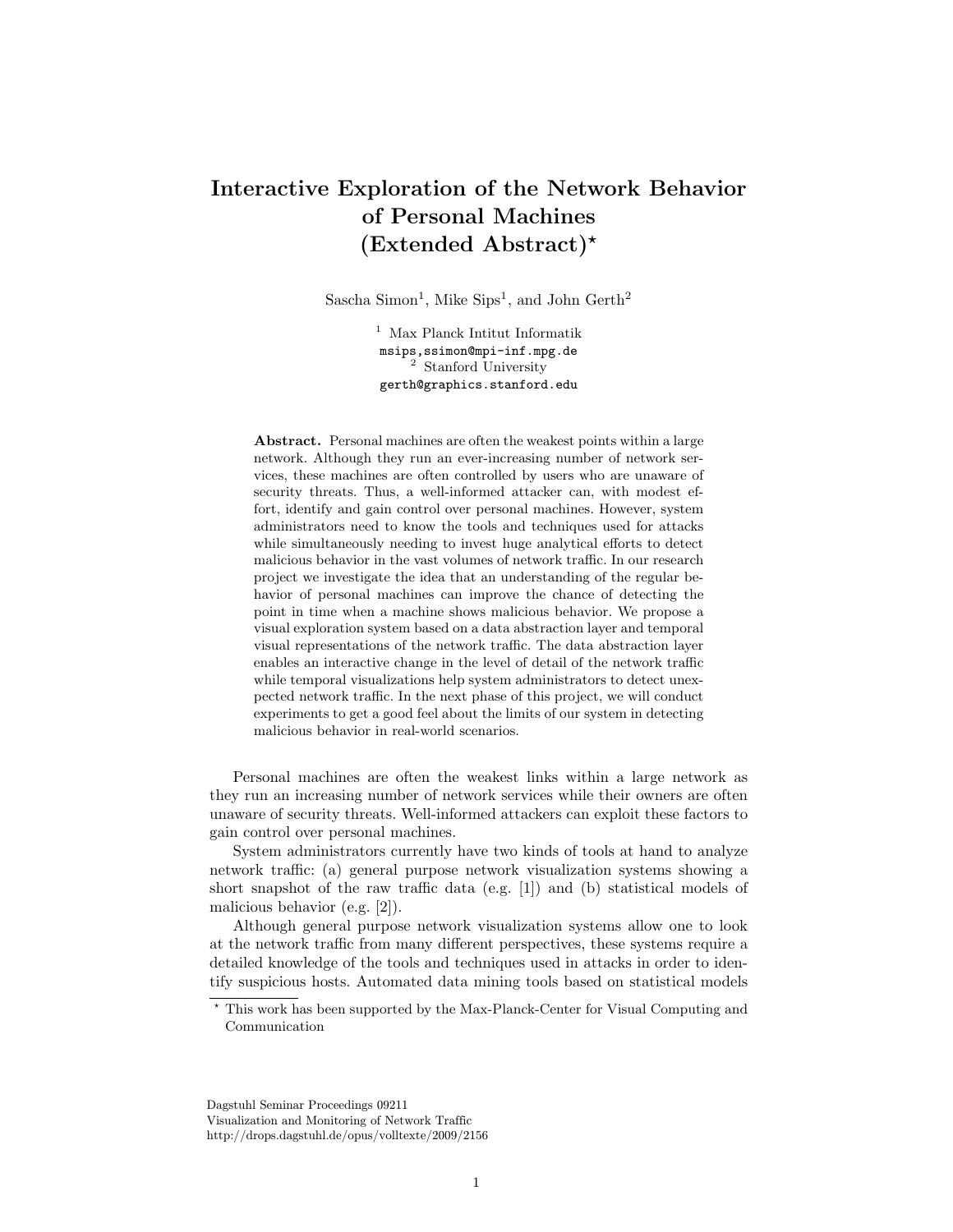

Fig. 1. Temporal and aggregated view of the network traffic – Columns represent the network behavior of a personal machine to an autonomous system (ASN), and rows show the number of hours of a particular day in which a connection to this ASN has been established.

of malicious behavior are indispensable to identity suspicious traffic but often they produce many false network alarms which are cumbersome for a system administrator to manually analyze. Even worse, a well-informed attacker may use knowledge of the internal data structure and algorithms involved in these statistical models to hide suspicious network traffic.

Visualization techniques have been shown to provide insight into large volumes of network traffic (see for example [3]), by combining two powerful information processing systems: the computer to collect network flows and the human visual system to detect unexpected pattern in the network traffic. In our research project we investigate the idea that understanding the patterns of the regular network behavior of personal machines increases the chance of detecting malicious behavior. We propose a visual exploration system based on a data abstraction layer and temporal visualizations of the network traffic. The data abstraction layer enables the administrator to interactively change the level of detail of the network traffic data. It provides an overview of global communication patterns and details on particular patterns. Thus, the system administrator has a powerful tool at hand to check whether the selected pattern might be suspicious behavior. Network traffic is presented in temporal visualizations to support the detection of unexpected network traffic amidst normal diurnal patterns using intuitive visual metaphors.

The abstraction layer has two components: (a) IP-address-space partitioning, and (b) binning of the time dimension. We partition the address space in order to reduce visual complexity. The ip-address-space partitioning is based the Autonomous System Number (ASN) used to route traffic at the wholesale tiers of the internet. An ASN roughly corresponds to an Internet Service Provider (ISP) and so is generally more coherent with respect to organization than the traditional partitioning by IP address octets. Thus, we hope to reduce visual complexity while retaining semantic value. The binning of the time dimension is based on familiar concepts of time such as hour, day, weekday, weekend, etc. The visual interface also provides flexible filtering capabilities to limit results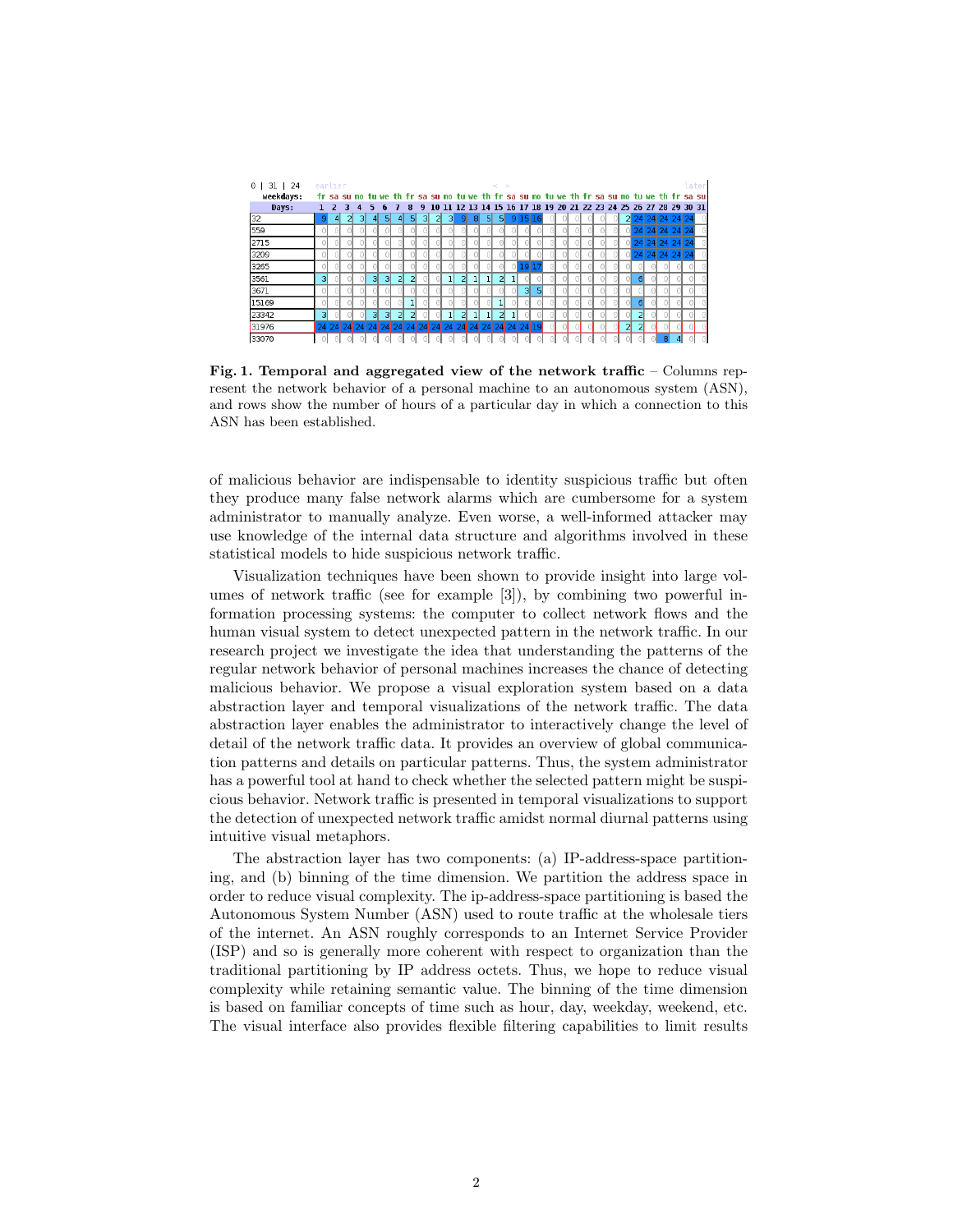

Fig. 2. Calendar View Visualization – the clock metaphor is used to enable a comparison of the network behavior of the local machine with a particular ASN over time

to those ASNs that match (a) a particular time interval (e.g. week day - weekend pattern), and/or (b) to specify a lower bound threshold on the number of network flows in which an ASN is either a source or destination.

Figure 1 shows a view of the aggregated network traffic using a cell per day over a month of traffic for one personal machine. Each row represents the network behavior of this machine and a single autonomous system (ASN), and the cells in each column show the number of different hours in a particular day for which a connection to this ASN was made. In this example, the next to the last row shows the machine starting off the month with regular hourly connections to AS 31976 (Red Hat, Inc). One can easily see that these connections suddenly disappear on Tuesday the 19th amongst other significant changes around this point in time.

The calendar view visualization, as shown in Figure 2, shows finer grain detail by drilling down on the traffic between a single personal machine and a single ASN. The clock metaphor within each day allows a comparison of network behavior of the local machine with a particular ASN during the day. Again, one can easily see the date of the abrupt change in the network traffic patterns of this machine.

In the next phase of this project, we are interested in getting a good feel about the limits of our framework in detecting suspicious behavior. In particular, we are interested in answering the following question: What kind of suspicious activity can be detected? We plan to publish our results in an academic paper.